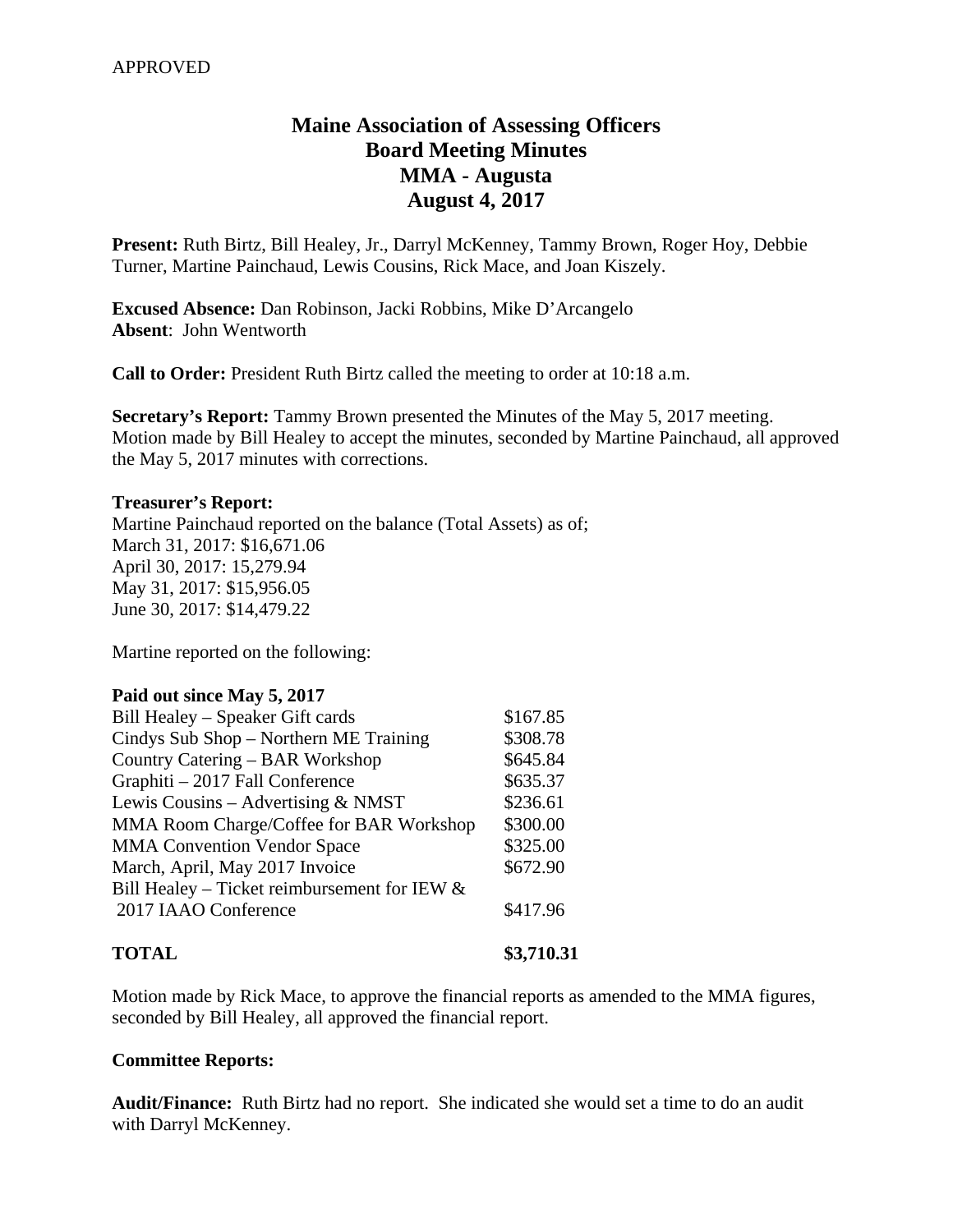**Calendar/Advertisers:** Lewis Cousins reported he will send a second letter for advertising, and get the 2018 calendars completed.

**Newsletter:** President Ruth Birtz reported the newsletter is late. It was the consensus of the board that they change the months to when the newsletter goes out. February, May, August, December. Joan Kiszely reported that Jaime could not start the new schedule until 2018.

**Ethics:** Ruth Birtz indicated that Jacki Robbins has resigned due to medical issues.

**Legislative:** Mike D'Arcangelo retired in June and therefore has resigned his position.

**Membership:** Roger Hoy reported there are 258 members & 16 unpaid as of August 3, 2017.

**Awards & Scholarship:** Tammy Brown reported the following:

- o 2 scholarships will be giving as a drawing at the MAAO Fall Convention
- o 2 Assessor of the Year Award have been received the Executive Committee will make their decision following this meeting.

**Technology Report:** Dan Robinson was absent and excused.

**Executive Board:** Rick Mace will meet after the Board meeting to choose the Assessor of the Year.

**Education:** Bill Healey reported on the following:

- $\triangleright$  Conference is a month away and looking good.
- MMA Convention: Good program for MAAO at the MMA Convention. Some give-aways will be given at the MMA Convention
- $\triangleright$  Brief discussion on session/courses combined with MCIAAO& Maine Revenue Services.

**Conference Committee:** Debbie Turner reported the following:

- Attendee Count: 46 including speakers & Vendors
- $\triangleright$  Debbie Turner will pick up Certificates for Speakers
- $\triangleright$  Debbie will pick up Door Prizes need 7 door prizes
- $\triangleright$  Ruth Birtz will take care of the Welcome Baskets

**Historian:** Darryl McKenney had no report.

# **New Business:**

## **2018-2019 MAAO Board Nominations**

- o Bill Healey President
- o Tammy Brown Vice President **Board Members**
- o Lewis Cousins
- o Debbie Turner
- o Travis Roy replacing Mike